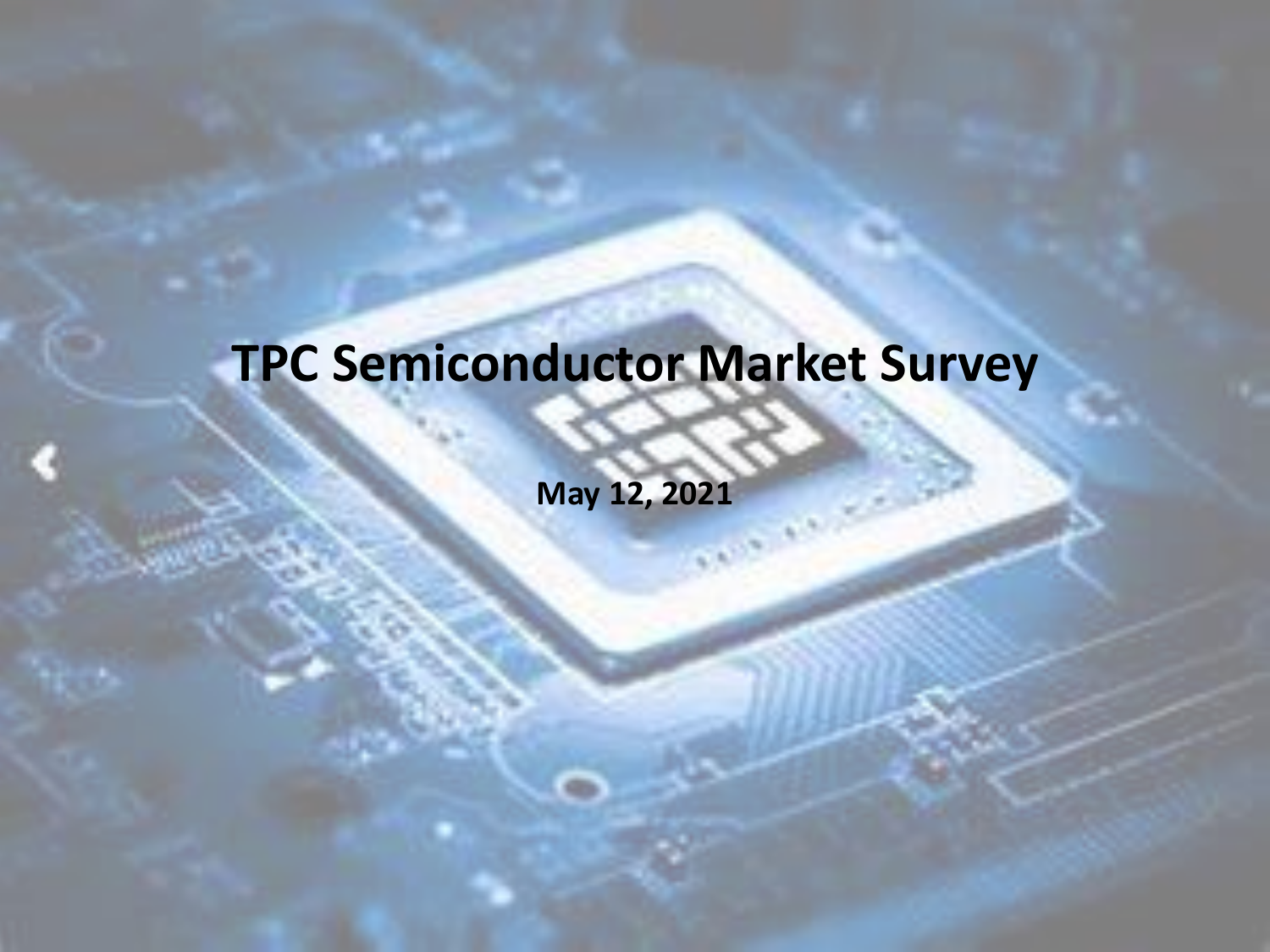### TPC April 2021 Survey Summary

*Survey Date: 4/30-5/2 Respondents: ~9,900 Location: Worldwide (~80% Asia) Who: Active Electronics Industry Professionals Response Composition (multiple choices): Industrial 39%, Auto 20%, Comm 19%, Computing 18%, Mobile 32%, Data Ctr 19%, Other 13%*

- We recently completed our monthly survey (~9,900 respondents) which continued to see improvements in C1Q21 growth and seasonality expectations. While C2Q's outlook did moderate slightly, the seasonality outlook for C2Q continues to be much better than in the previous 4 years. The bookings outlook for C1Q and C2Q also improved as an indicator of potential upside to demand in 2H.
- End customers have become more comfortable with higher inventory levels (as well as wanting additional inventory in some products) due to product availability getting tighter. This is being driven by demand (especially in the Auto and Mobile sectors) being strong and will the thought it will likely remain strong throughout the year and into 1H22.
- The survey showed a growth outlook for C1Q21 improving vs. last month with 38% expecting q/q growth vs. 29% previously and only 34% see it as weaker vs. 39% last month. The C2Q outlook decreased with 55% expecting q/q growth vs. 61% previously; while only 19% see it as weaker vs. 17% last month.
- The survey showed a slight improvement in bookings for C1Q21 with 34% expecting improving bookings vs. C4Q compared to 33% last month; while 7% now expect weaker bookings vs. 7% last month. Bookings outlook for C2Q21 improved as well with 35% expecting improving bookings vs. C1Q compared to 29% last month.
- Backlog cancellation expectations (slide 7) continues to show decreasing cancellations over the past 5 months.
- Availability of critical parts continues to trend towards less availability especially in Microcontrollers and DRAM.
- Pricing has been on a 3+ month trend of increasing due to tighter product availability, with C2Q responses indicating continued increases in pricing.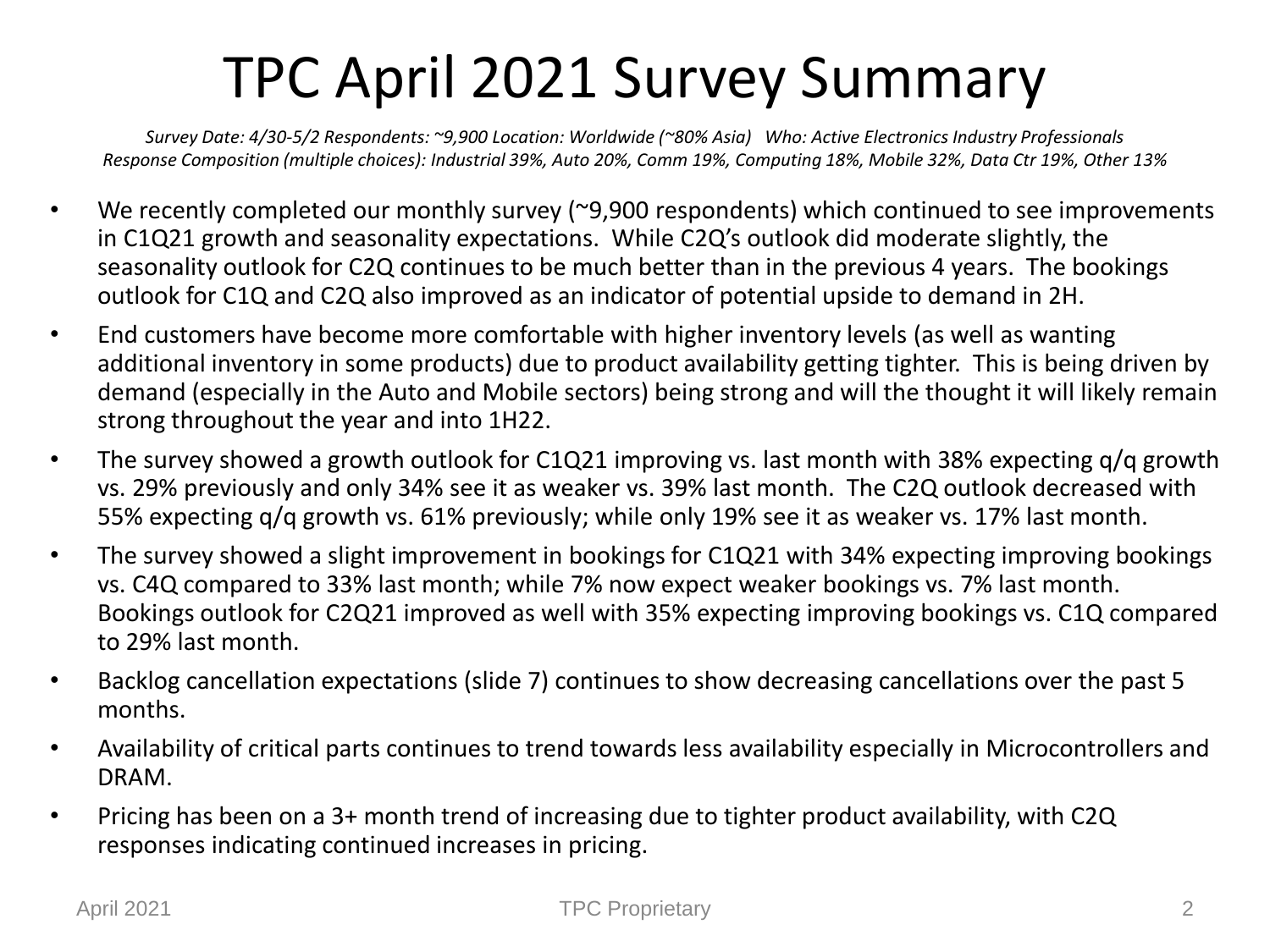#### Q/Q Demand Growth Outlook

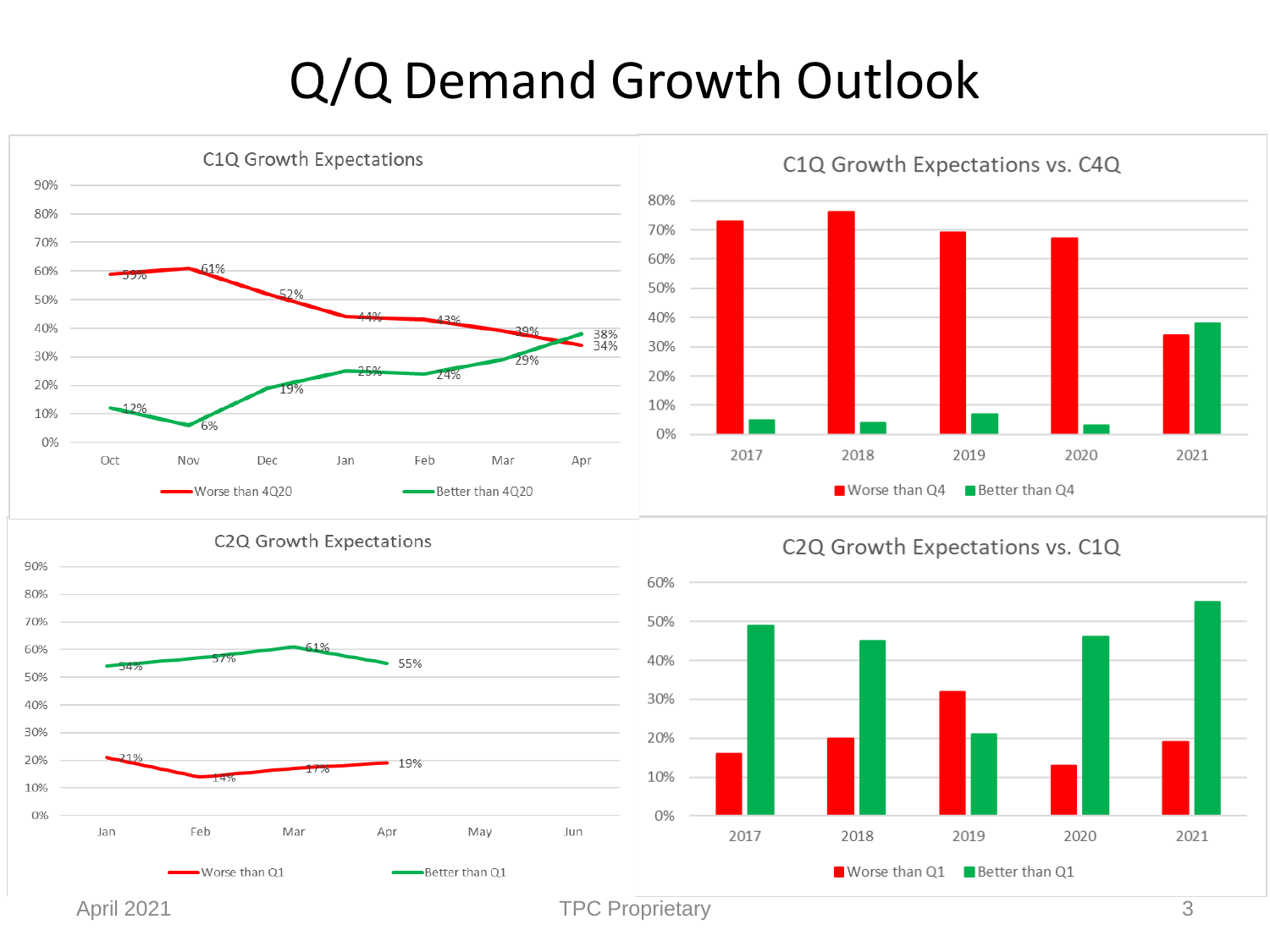#### Q/Q Seasonality Expectations









#### C2Q Seasonality Expectations

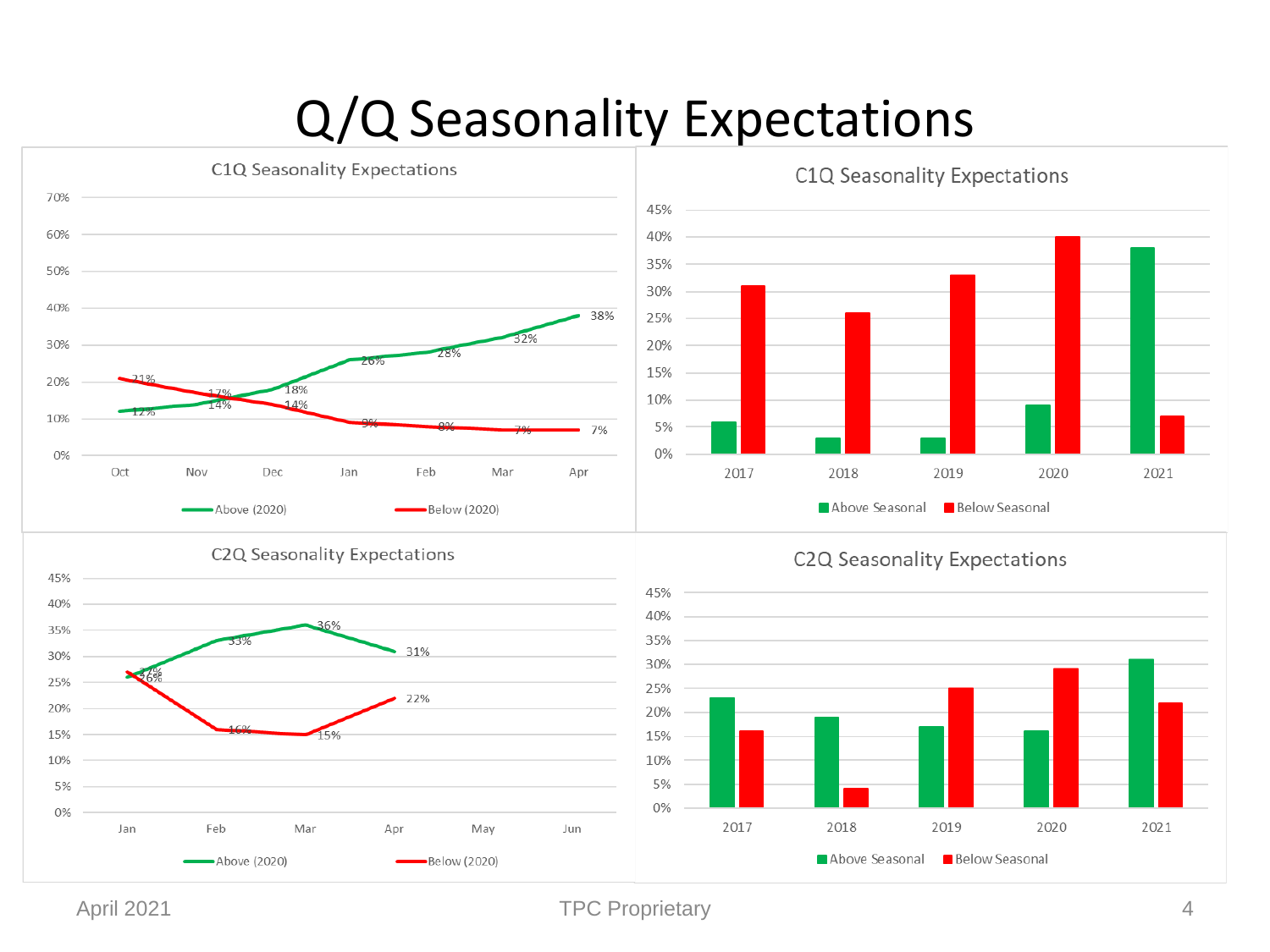# Q/Q Bookings Growth Expectations

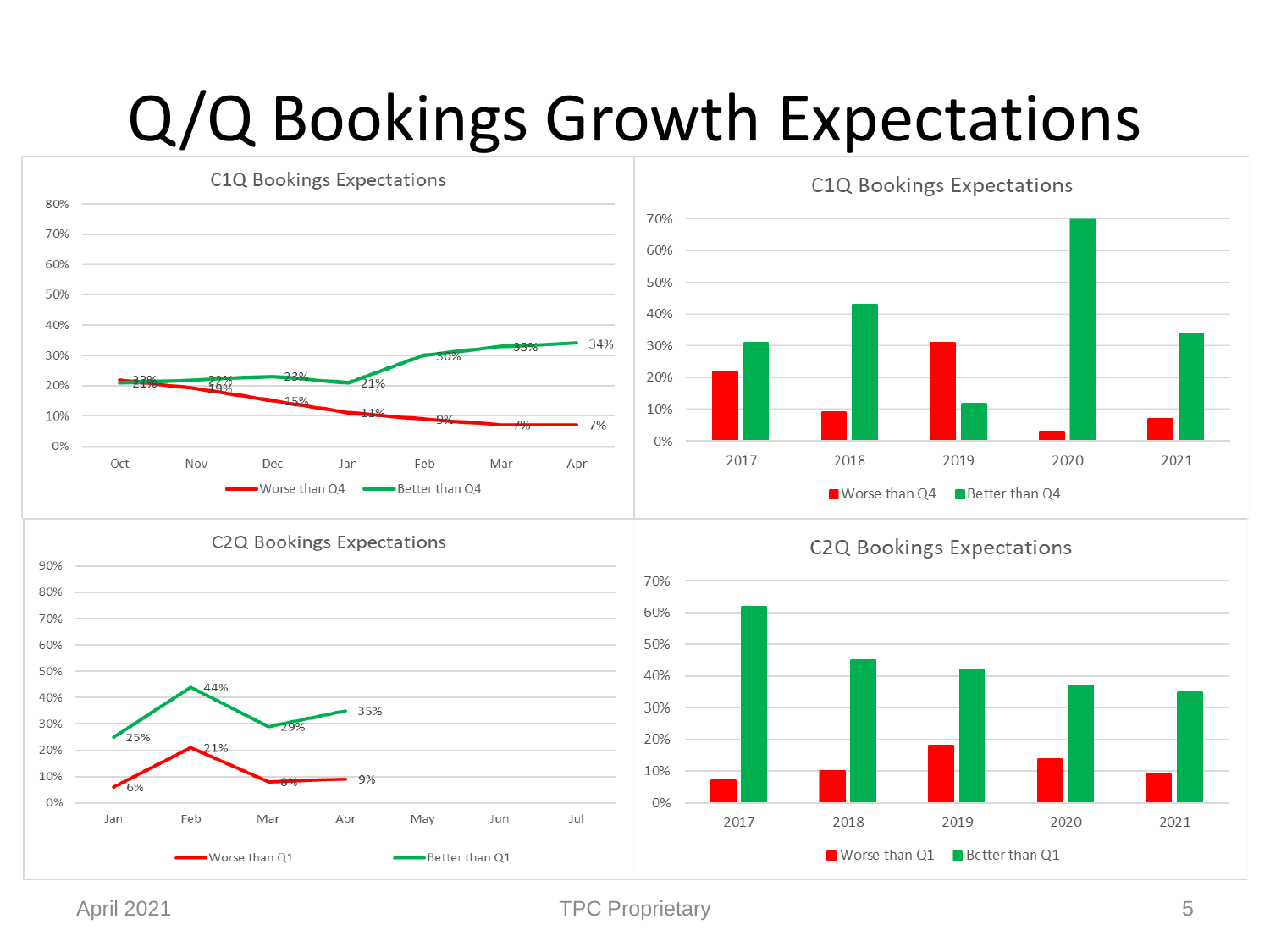# Book to Bill History & Trends

(Calendar quarters)

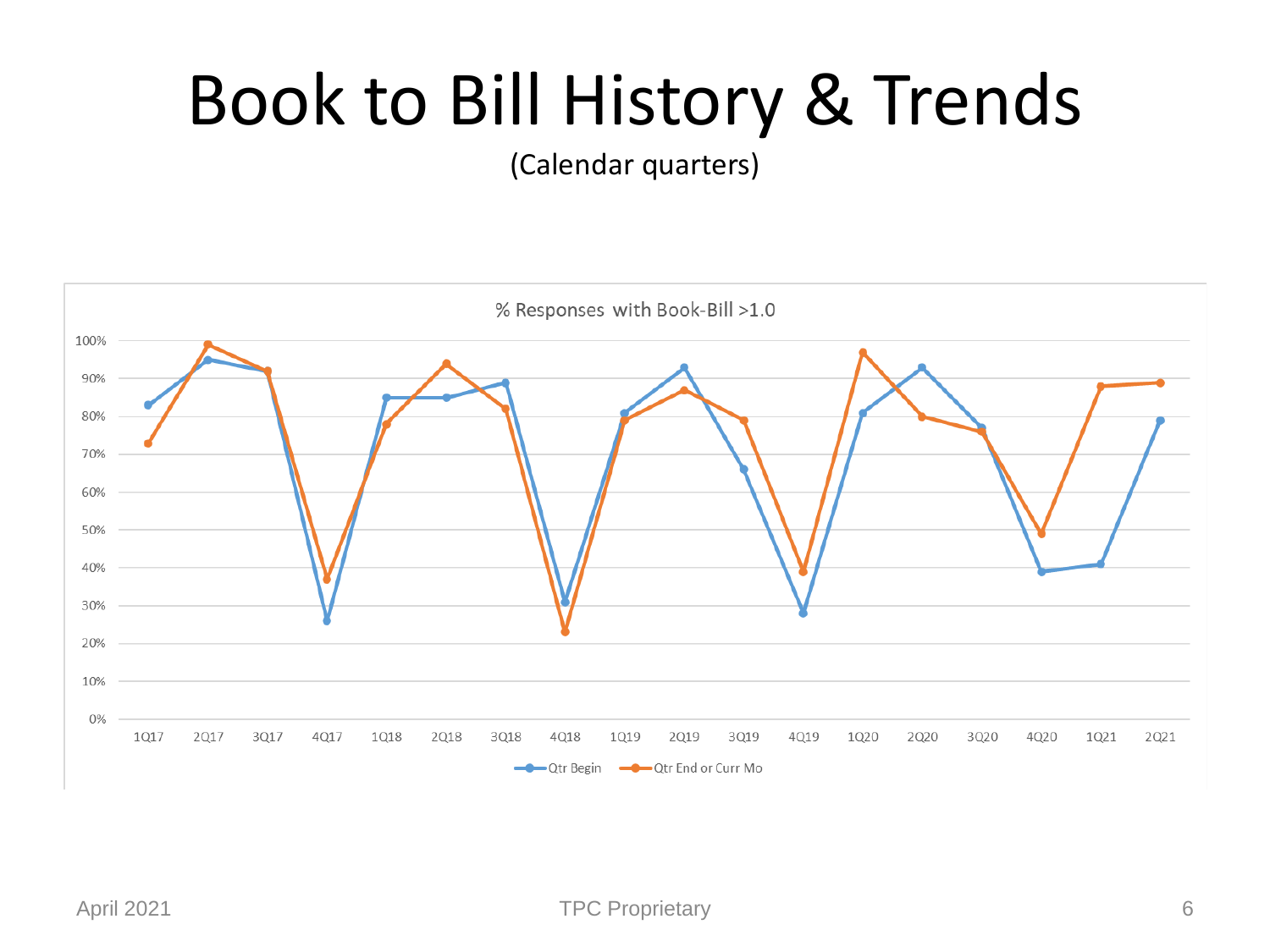#### Backlog Order Cancellations vs. 30 Days Ago

(Delta between increasing and decreasing cancellations – Higher % is more positive)

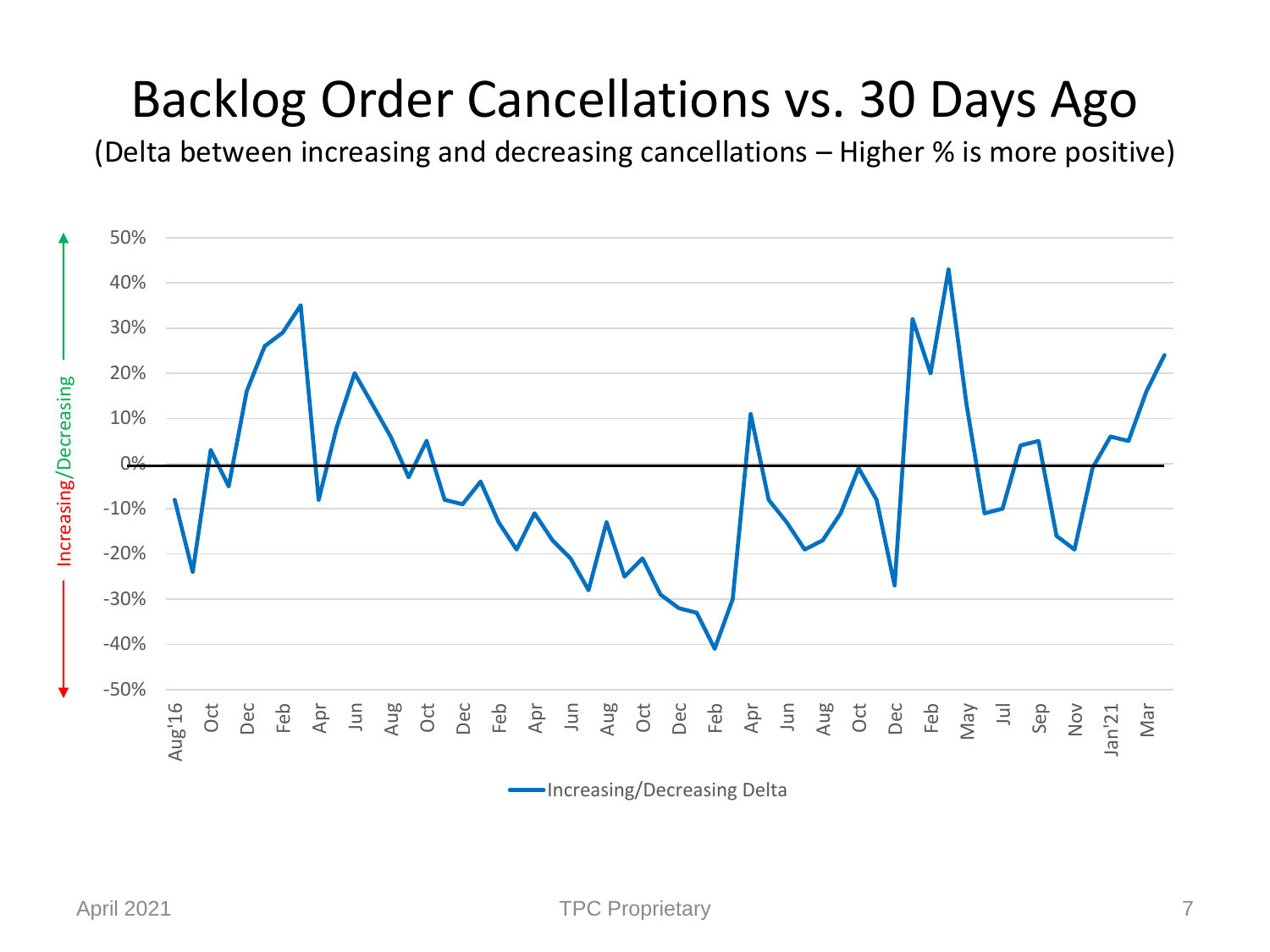## Inventory Status

(Using a scale of 1 to 5 with 1 being extremely low inventory, 3 being the normal amount, and 5 being extremely high; how do you view inventory levels for the following products?)

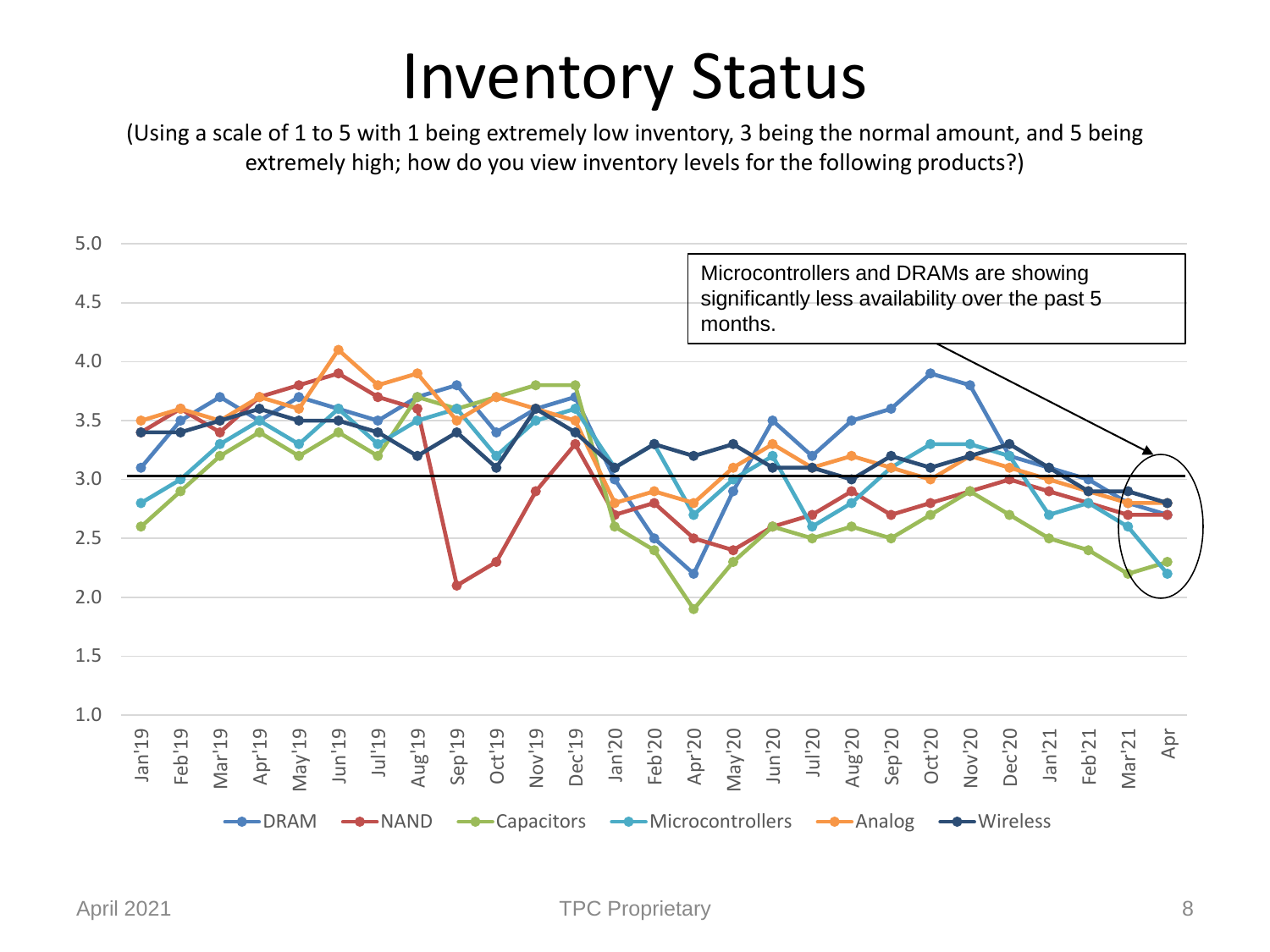# Q/Q Inventory Growth

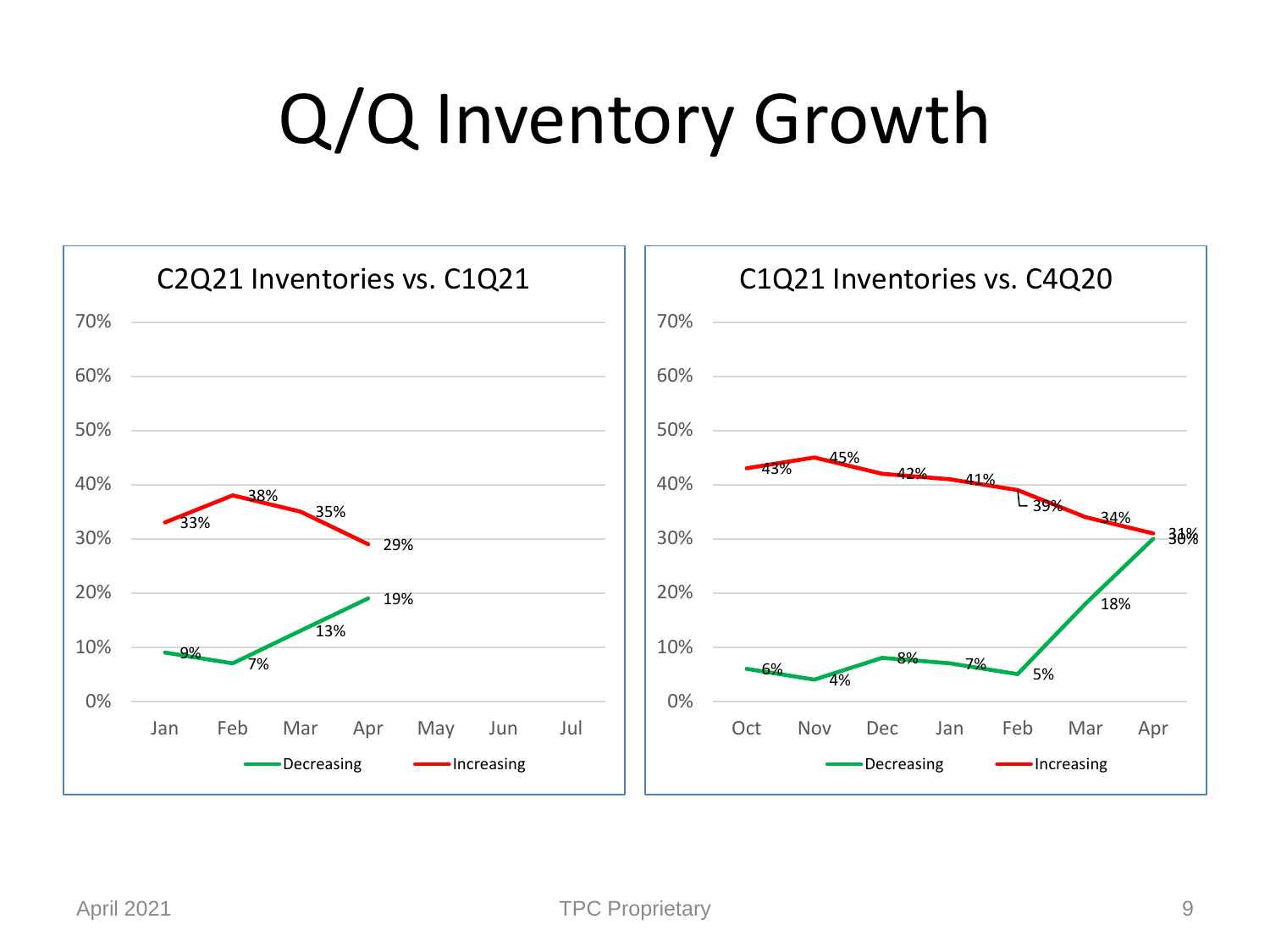# Q/Q Pricing Trends